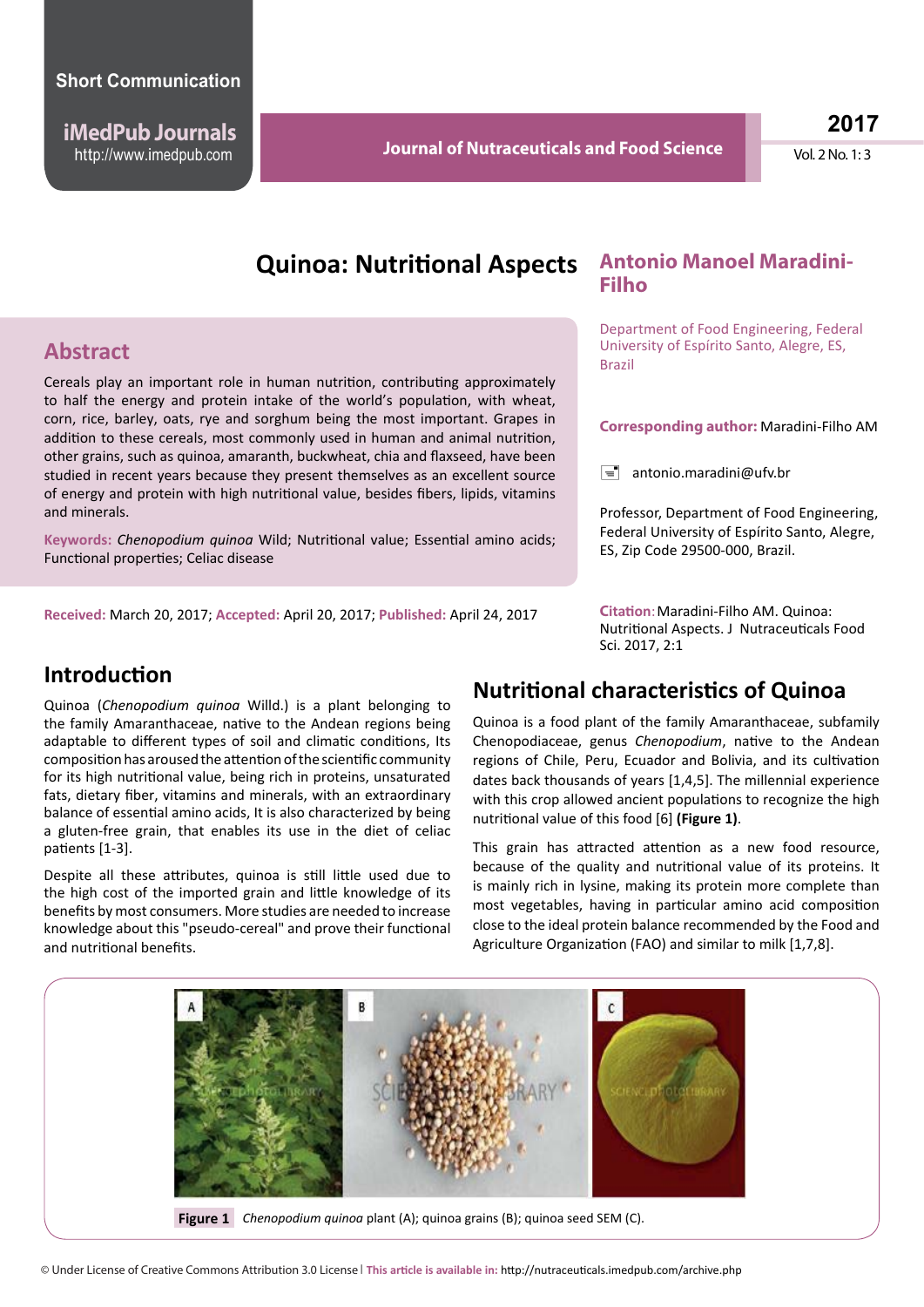Quinoa grain is an amylaceous raw material that has a high carbohydrate content, mainly consisting of starch and a small percentage of sugars [1,8]. It also presents, fiber, vitamin B complex, vitamins E and C and minerals such as calcium, magnesium, iron, potassium, phosphorus, manganese, zinc, copper and sodium. Contains higher levels of total protein, methionine and lysine in comparison with traditional cereals such as rice, maize, barley and wheat, having in its lipids similar composition to those fatty acids of soybean oil [5,8-10] **(Table 1)**.

The cereals play an important role in the human diet, being wheat, corn, rice, barley, oats, rye and sorghum the most important worldwide. Comparing the nutritional components of these cereals with quinoa, we can observe the richness of this grain in nutrients, with higher values of protein, lipids and minerals [11,12] **(Table 2)**.

The nutritional value of a food is determined mainly by the quality of its protein, which depends on the composition, proportion and biological utilization of the amino acids presents [1,8]. The nutritional quality of the proteins is therefore determined by the proportion of essential amino acids. Nine amino acids are strictly essential for humans: phenylalanine, isoleucine, leucine, lysine, methionine, threonine, tryptophan, valine and histidine (essential in childhood) [13-15], which are present in quinoa, providing a protein value similar to casein from milk [1,7].

The protein content in quinoa grain ranges from 13.8% to 16.5% and from 9.1% to 15.7% with an average of 15% as reviewed by Vega-Galvez et al. [7] and Novak et al. [16] respectively, depending on cultivar and/or geographical region. Comai et al. [17] found that quinoa not only has a high protein content but also an adequate amino acid composition, besides high concentration of tryptophan, usually the second limiting amino acid in cereals.

The protein digestibility or the bioavailability (true digestibility) of amino acids in quinoa varies according to the variety and treatment that the grains receive, increasing considerably with cooking [1,8,17,18]. The *in vitro* digestibility of quinoa protein (four different varieties) as studied by Repo-Carrasco-Valencia and Serna [19] varied between 76.3% and 80%. According to Comai et al. [17] the digestibility of quinoa protein is similar to quality protein rich foods.

The absence of gliadins (proteins present in wheat and glutenforming) and gliadin-related protein fractions (found in oats, barley, rye and malt) makes quinoa appropriate for the production of food products commonly referred as "glutenfree", an important aspect that allows greater variety and supply of foods that are more nutritious and suitable for patients with celiac disease [9].

Starch is the main carbohydrate component of quinoa and is present between 52% and 74% (dm). Quinoa starch granules are polygonal, smaller in size than that of common cereals, having a diameter of 0.6 to 2.2 μm [1,20]. Being rich in amylopectin, it has excellent freeze–thaw stability which enhances its functional property to be used as thickener in frozen foods [21].

The total dietary fiber is close to the value found in cereals (7% to 9.7% dm), wherein the embryo contains higher levels than those in perisperm [1,8]. Dietary fiber has a number of beneficial effects related with its indigestibility in the small intestine. Therefore, the reported high content of quinoa fibers can improve digestibility by facilitating the absorption process of other nutrients present in quinoa in the large intestine [1,10].

Oil content in quinoa ranges from 2% to 9.5% being rich in essential fatty acids such as linoleic and  $\alpha$ -linolenic, and contains high concentrations of natural antioxidants such as α- and γ-tocopherol [1]. Data compiled by Nowak et al. [16] established

| <b>Components</b> | <b>References</b> |                  |                    |                 |                  |  |  |  |  |
|-------------------|-------------------|------------------|--------------------|-----------------|------------------|--|--|--|--|
|                   | Kozioł [11]       | Dini et al. [12] | Wright et al. [13] | Ogungbenle [10] | <b>USDA</b> [14] |  |  |  |  |
| Proteina          | 16.5              | 13.7             | 16.7               | 15.2            | 16.3             |  |  |  |  |
| Lipids            | 6.3               | 14.5             | 5.5                | 7.1             | 7.0              |  |  |  |  |
| Ashes             | 3.8               | 3.5              | 3.2                | 1.4             | 2.7              |  |  |  |  |
| Carbohydrates     | 69.0              | 65.7             | 74.7               | 65.6            | 74.0             |  |  |  |  |
| Fiber             | 3.8               | 2.6              | 10.5               | 10.7            | 7.0              |  |  |  |  |
| dm: Dry Matter.   |                   |                  |                    |                 |                  |  |  |  |  |

**Table 1** Approximate composition in genotypes of quinoa grain (g 100 g<sup>-1</sup> dm).

**Table 2** Approximate average composition of the quinoa grains compared with cereals (g 100  $g<sup>-1</sup>$  dm).

| <b>Component</b>                                                                                         | Quinoac | <b>Rice</b> <sup>c</sup> | <b>Barley</b> <sup>c</sup> | <b>Wheat<sup>c</sup></b> | Corn <sup>c</sup> | <b>Rye</b> <sup>c</sup> | Sorghum <sup>c</sup> |  |  |  |
|----------------------------------------------------------------------------------------------------------|---------|--------------------------|----------------------------|--------------------------|-------------------|-------------------------|----------------------|--|--|--|
| Lipids                                                                                                   | 7.0     | 3.2                      | 1.3                        | 2.8                      | 5.3               | 1.8                     | 3.6                  |  |  |  |
| Protein                                                                                                  | 16.3    | 8.8                      | 11.0                       | 14.8                     | 10.5              | 11.6                    | 12.4                 |  |  |  |
| Ashes                                                                                                    | 2.7     | 1.7                      | 1.2                        | 1.8                      | 1.3               | 1.8                     | 1.7                  |  |  |  |
| Dietary fiber                                                                                            | 7.0     | 3.5                      | 15.6                       | 10.7                     | 7.3               | 15.1                    | 6.3                  |  |  |  |
| Carbohydrate <sup>a</sup>                                                                                | 74.0    | 86.3                     | 86.5                       | 80.6                     | 82.9              | 84.8                    | 82.3                 |  |  |  |
| Kcal $100 g^{-1}$                                                                                        | 424.2   | 409.2                    | 401.7                      | 406.8                    | 421.3             | 401.8                   | 411.2                |  |  |  |
| <sup>a</sup> Carhobydrates calculated by difference - [100 - (linids $\%$ + protein $\%$ + ashes $\%$ )] |         |                          |                            |                          |                   |                         |                      |  |  |  |

*Carbohydrates calculated by difference = [100 – (lipids % + protein % + ashes %)]. b Kcal 100 g-1: 4 x (protein % + carbohydrate %) + 9 × (fat %).*

 *c USDA [14].*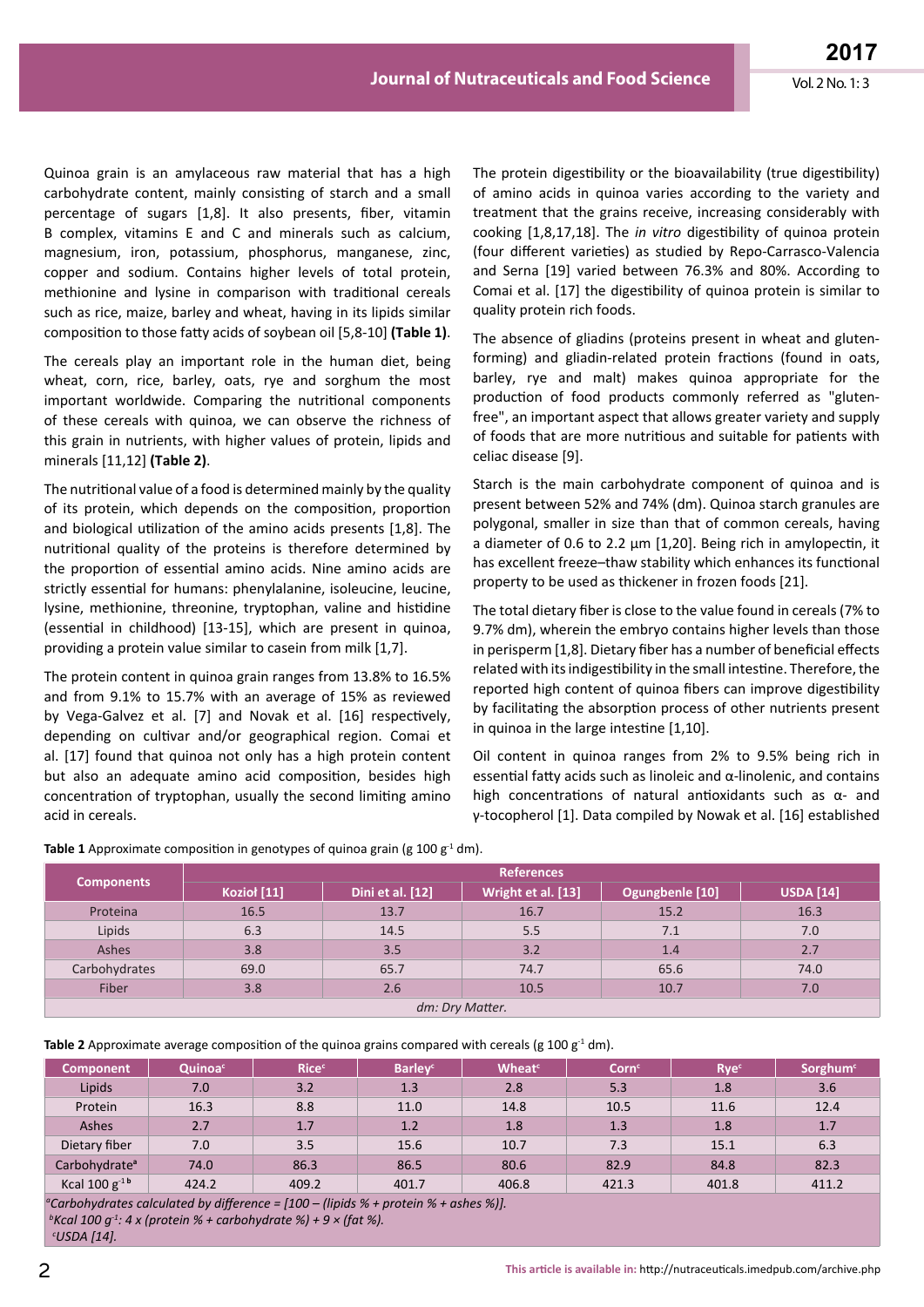the high degree of unsaturation in quinoa fat, and compared with the fatty acid composition of rice, for example, quinoa contained over 20 times more unsaturated fatty acids, especially linoleic acid (C18:2). Quinoa has been considered an alternative oilseed crop, due to the quality and quantity of its lipid fraction [1]. A comparison of the fatty acid profile of the quinoa grain oil with that of maize and soybeans showed similar levels of linoleic (C18:2), oleic (C18:1), and linolenic (C18:3) fatty acids [1,11,22-24].

#### **Discussion**

According to Ng et al. [25] lipids of quinoa flour were stable for 30 days due to the naturally present vitamin E. As this micronutrient represents a natural antioxidant in this grain, and as it is present in large quantities, the potential of quinoa as a new oilseed has been strengthened, especially in the development of new food applications, focusing on the antioxidante qualities present naturally in this raw material [1].

Quinoa is also rich in micronutrients such as vitamins and minerals. According to Nowak et al. [16] quinoa contains less thiamin and niacin but more riboflavin than most grains, however, it is a good source of riboflavin, thiamin and folate as well as contains high amounts of vitamin E and vitamin B6. However more analyses on quinoa vitamin content are needed in order to have a better view of its vitamin profile.

Unlike carbohydrates, lipids and proteins, minerals are inorganic micronutrients, which cannot be produced by living organisms and play important roles in the body. Low intake or reducing their bioavailability may generate imbalances in health and impairment of vital functions [1]. These micronutrients must be ingested through a properly balanced diet to supply daily needs, and special attention should be given to correct food combinations, preparation techniques, and nutrients in order to enhance their bioavailability [7,26].

The ash content of quinoa is greater than rice, wheat and most other cereals. Thus, quinoa grain contains large quantities of minerals. The amount of calcium and iron are significantly higher than in the commonly used grain. Since they are in bioavailable forms, calcium, magnesium, and potassium are found in sufficient quantities in quinoa grain for a balanced human diet [7,23,27]. Several authors also reported large amounts of iron and calcium in quinoa [1]. Ogungbenle [10] found that potassium is the most abundant mineral in quinoa grain, followed by magnesium and phosphorus, while iron showed the lowest value.

Vega-Gálvez et al. [7] reported large variation in the concentration of minerals in quinoa seeds. The difference in the values obtained by the various authors may be related to the fact that the samples were of different genotypes and regions with varying soil types and different mineral compositions and/or applied fertilizers [1].

According Alvarez-Jubete et al. [28] calcium, magnesium, and iron are the main mineral deficiencies in gluten-free products. The pseudo-cereals, amaranth, quinoa, and buckwheat, are usually a good source of these and other important minerals for celiac disease patients. In particular, the high calcium content in these seeds has great relevance for celiac individuals due to the well-known prevalence of osteopenia and osteoporosis among patients recently diagnosed with this disease [28].

Coronary heart disease is a leading cause of death in most developed countries and is growing rapidly in developing countries. Appropriate diets that include fruits, vegetables and whole grains may contribute to cardiovascular protection. Among these foods, cereals and pseudo-cereals play an importante role [29].

Quinoa is also an excellent example of "functional food" which may help reduce the risk of various diseases. Its functional properties may be related to the presence of fibers, minerals, vitamins, fatty acids, antioxidants and phytonutrients, which contribute to human nutrition, especially in the protection of cell membranes, with proven results in improving neuronal functions. These characteristics provide the grain great advantage over other plant foods for human nutrition and health maintenance [7,19].

Phytosterols are natural components of the cellular membranes of plants present in abundance in oils, seeds and grains. They have different biological effects, such as anti-inflammatory, antioxidant and anticarcinogenic activity and are important components of the diet in the reduction of low density lipoprotein (LDL), helping to maintain a healthy heart [1]. As reported by Ryan et al. [22] phytosterols present in quinoa were higher than in pumpkin, barley and corn seeds, but lower than those of lentils, chickpeas and sesame seeds.

Quinoa is an excellent source of vitamin E. The concentrations of tocopherols found in quinoa oil were 797.2 ppm γ-tocopherol and 721.4 ppm α-tocopherol [23]. The amount of γ-tocopherol observed was slightly higher than the amount present in corn oil, ensuring to quinoa oil a long shelf life, due to the antioxidant power of this substance. In addition, α-tocopherol content, such as vitamin E, is very important because it acts as a natural antioxidant at the cell membrane level, protecting fatty acids from damage caused by free radicals [8,22,25].

Alvarez-Jubete et al. [3] cited that among the cereals and "pseudocereals" buckwheat is one of the best sources of polyphenols and quinoa seeds are also abundant sources of flavonoids mainly glycosides of kaempferol and quercetin. Gorinstein et al. [29] reported that buckwheat and quinoa showed the highest antioxidant potential among cereals and pseudocereals studied. Zhu et al. [30] isolated six glycosylated flavonols from quinoa seeds and suggested that quinoa may represent an important source of inhibition of free radicals.

Pasko et al. [31] showed that seeds and sprouts of amaranth and quinoa can be used as food because they are good sources of anthocyanins and total phenols, presenting relatively high antioxidant activity. These authors reported that quinoa presented higher antioxidant activity than amaranth and that the data showed good correlation, suggesting that the content of total polyphenols may be a good indicator of antioxidant activity *in vitro.* According to Alvarez-Jubete et al. [3] buckwheat and quinoa shoots and seeds represent potential sources of phenolic compounds to improve the nutritional properties of food products, such as gluten-free breads.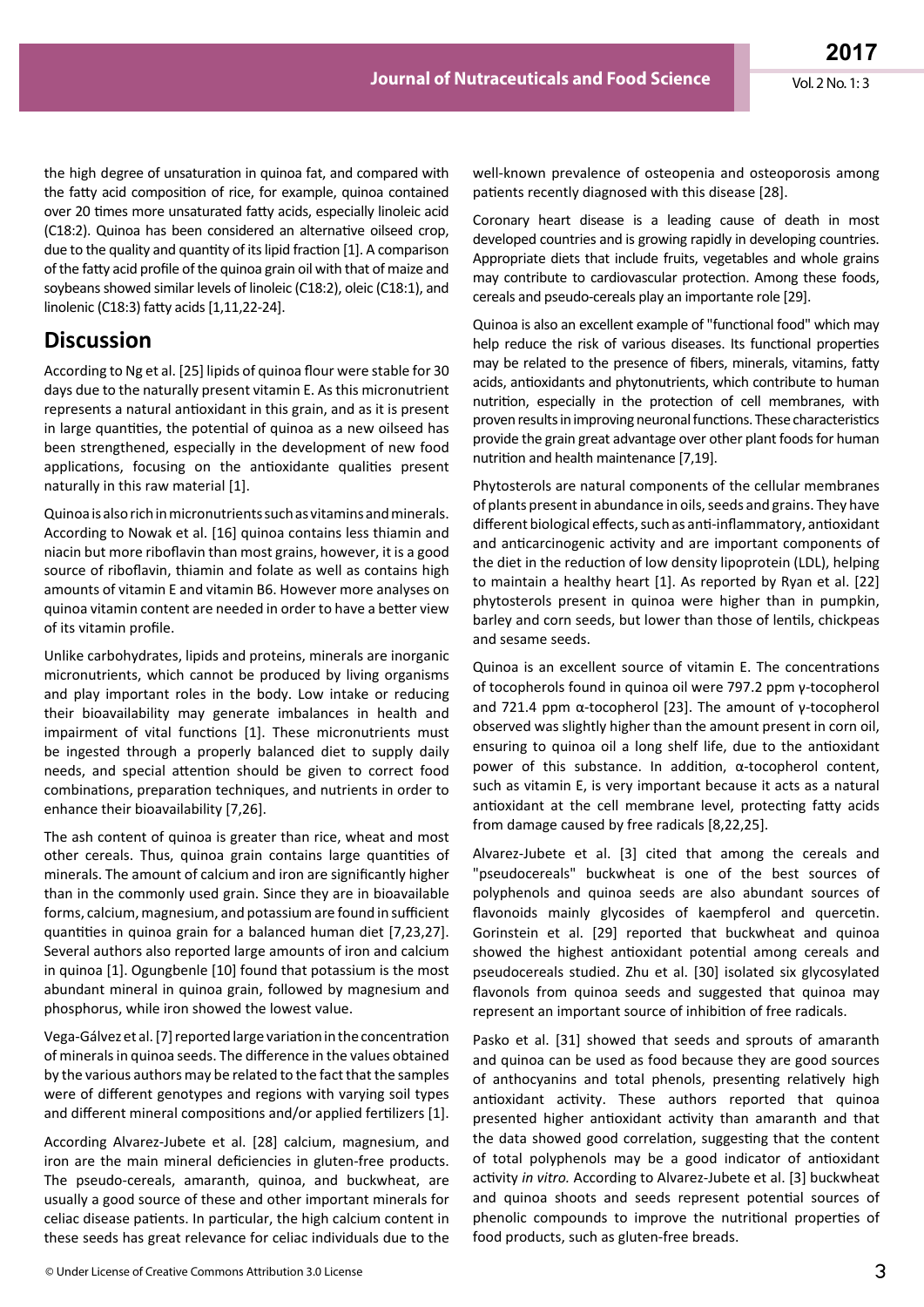## **Conclusion**

Quinoa contains higher amounts of protein and greater balance in the distribution of essential amino acids than cereals, resembling the biological value of milk protein. It exceeds cereals in the amount of lipids, proteins, dietary fiber, vitamins B1, B2, B6, C and E and minerals, mainly calcium, phosphorus, iron and zinc. In addition to presenting high nutritional quality, it is characterized by being gluten-free feature allowing to obtain a greater variety of foods more suitable and nutritious to holders of celiac disease. All this has contributed to the increase of interest and popularization of its consumption among people who seek alternative foods

with high nutritional value, especially in developed countries, thus stimulating their agricultural production [5,9].

The antioxidant activity of quinoa may be of particular interest to medical researchers and needs greater attention in its use as a potential natural antioxidant. Experimental studies in animals or in human cell cultures have demonstrated the role of plant polyphenols in preventing cardiovascular diseases. However, further studies in humans are needed to provide clear evidence of the actual bioactivity of flavonoids and their health protective effects and to assess the risks that may result from high intakes of polyphenols in food [29-31].